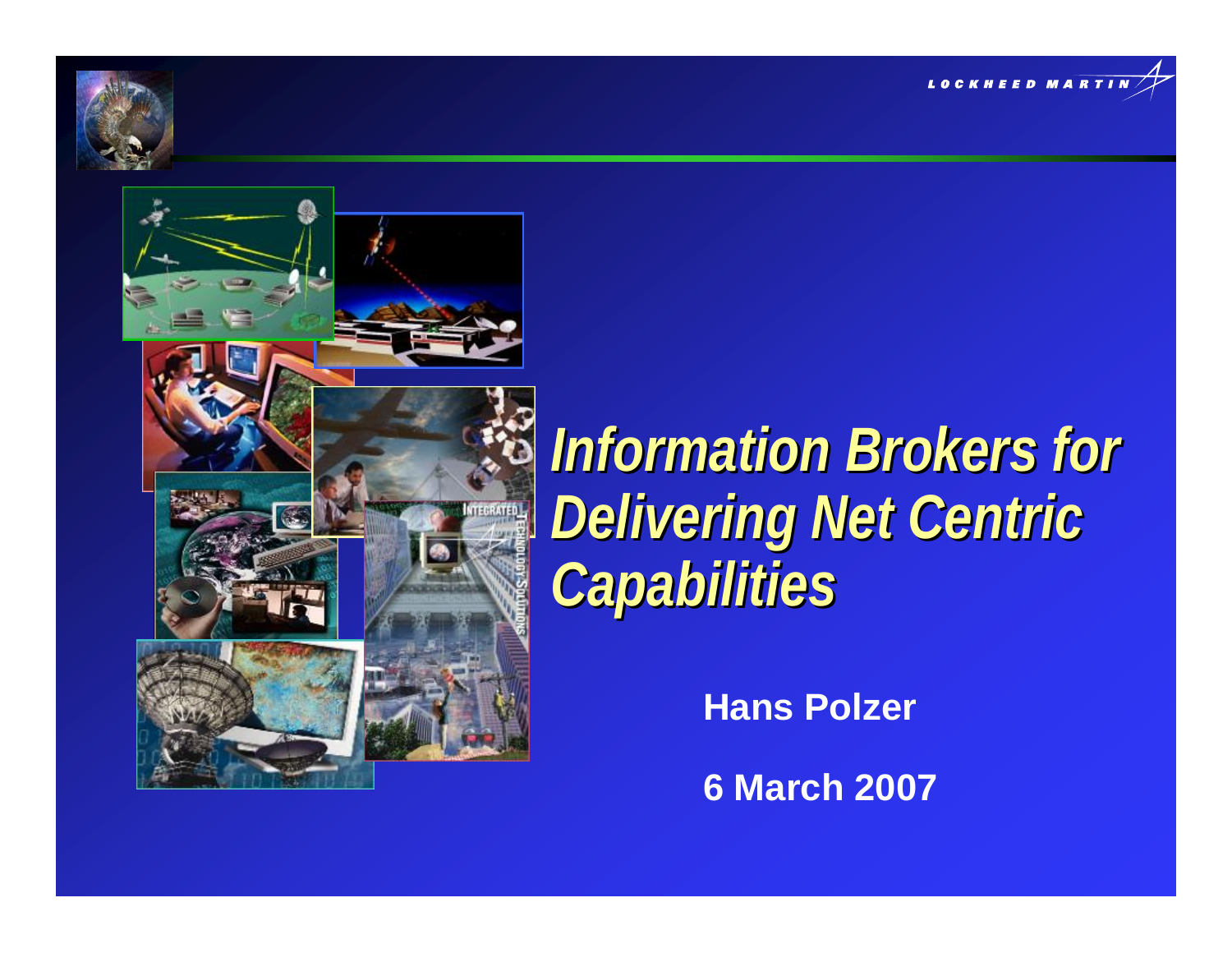

# **The Net Centric "Ecosystem" The Net Centric "Ecosystem"**

- **Driven by the Internet and NCW conceptual models** 
	- Being implemented in DoD via the Global Information Grid (GIG)
- z **Program "Stovepipes" become more "porous" and "GIG Program "Stovepipes" become more "porous" and "GIG -aware"** 
	- Their <u>relationship</u> with other stovepipes becomes more important
	- The <u>scope</u> of that relationship becomes more <u>dynamic</u>, driven by operational objectives more than by static charter or doctrine
- **Current programs are now challenged with supporting dynamic relationships and dynamic capability scope (and "load") relationships and dynamic capability scope (and "load")**
	- Hard to do under current budgeting paradigm
	- Creates resource allocation tension across stovepipes
	- Runs afoul of predictable requirements and acquisition regs

**• Some programs/systems are natural COI and capability focal points** 

## **Static and predictable environments are increasingly rare**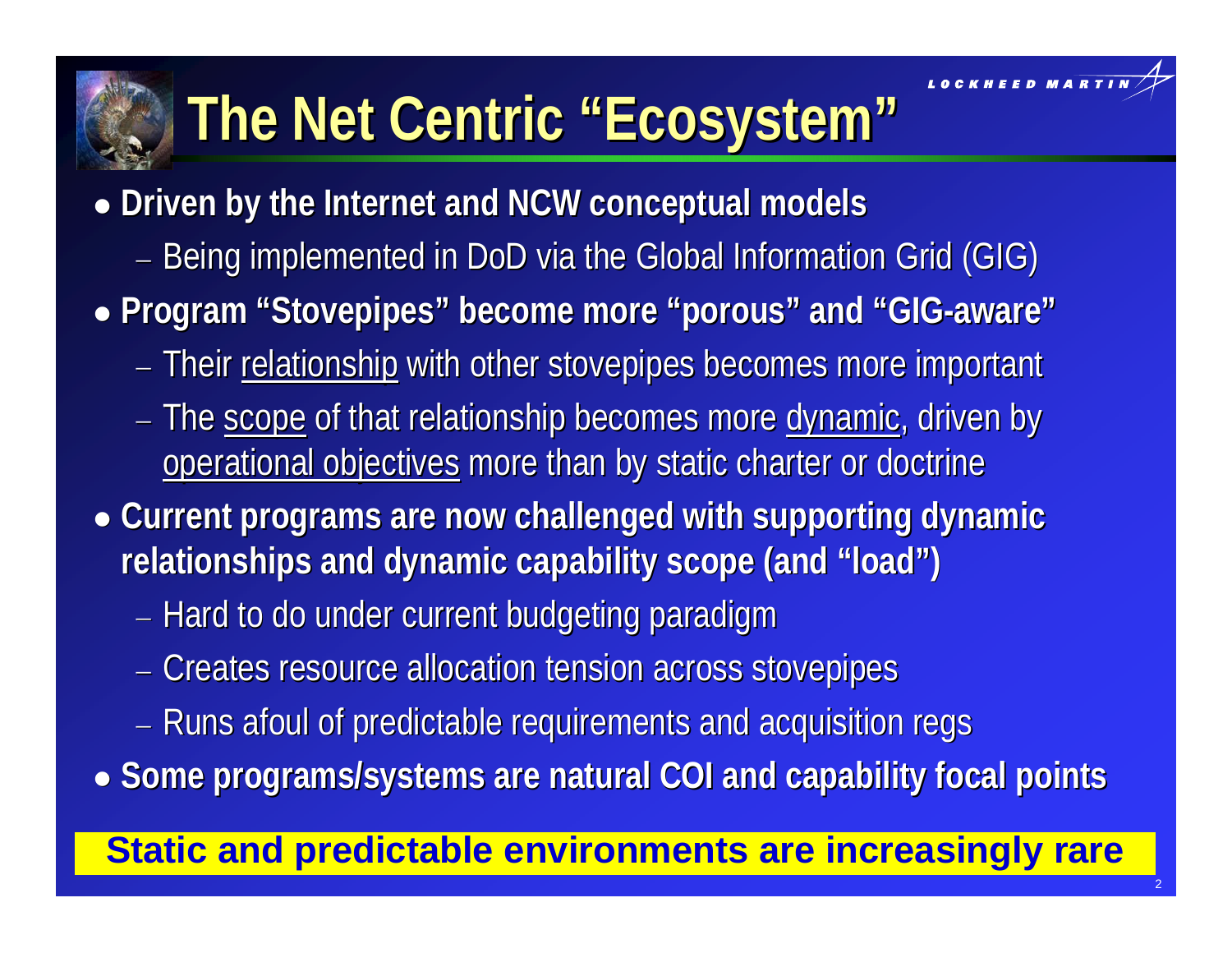



## **A Net Centric Ecosystem Model A Net Centric Ecosystem Model**

Capabilities cut across system and COI boundaries

Systems support multiple COIs and Capabilities via services

Services are valued based on how well they support multiple & new capabilities

Programs are valued based on how well they create capabilities from multiple services and how flexible the capabilities are

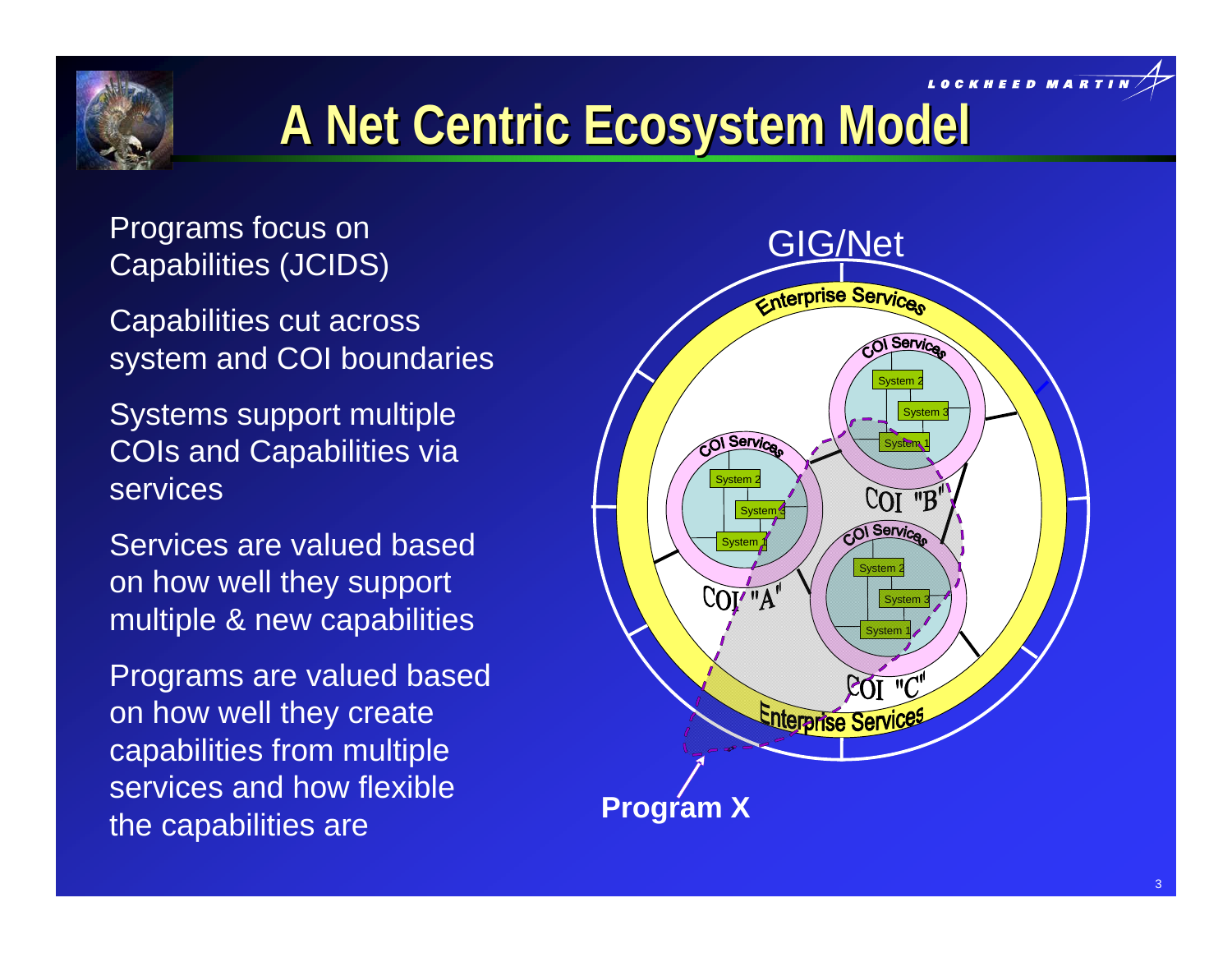# **Data Model Barriers to Net Centricity**

- z **Programs have a "local" frame of Programs have a "local" frame of reference for their information reference for their information model and associated data model and associated data**
- z **DoD focus on DoD focus on COIs for the net for the net-centric data strategy helps to broaden centric data strategy helps to broaden – but not eliminate but not eliminate - this local frame of reference this local frame of reference**
- z **Capabilities often require systems in multiple Capabilities often require systems in multiple COI's to interact to interact**
	- $-$  These systems describe the battlespace differently and from a different  $\,$ frame of reference (e.g., ops, logistics, intel, acquisition, Air Force, etc)
	- It's not reasonable or cost-effective to have every system fully understand every other system's data model and frame of reference
	- − There is no "universal" data model and frame of reference
- $\bullet$  Current DoD focus on COIs not yet addressing the cross-COI data **model and namespace mapping problem model and namespace mapping problem**
	- Getting convergence within COIs difficult enough for now

## **Discourages net centric capabilities across stovepipes**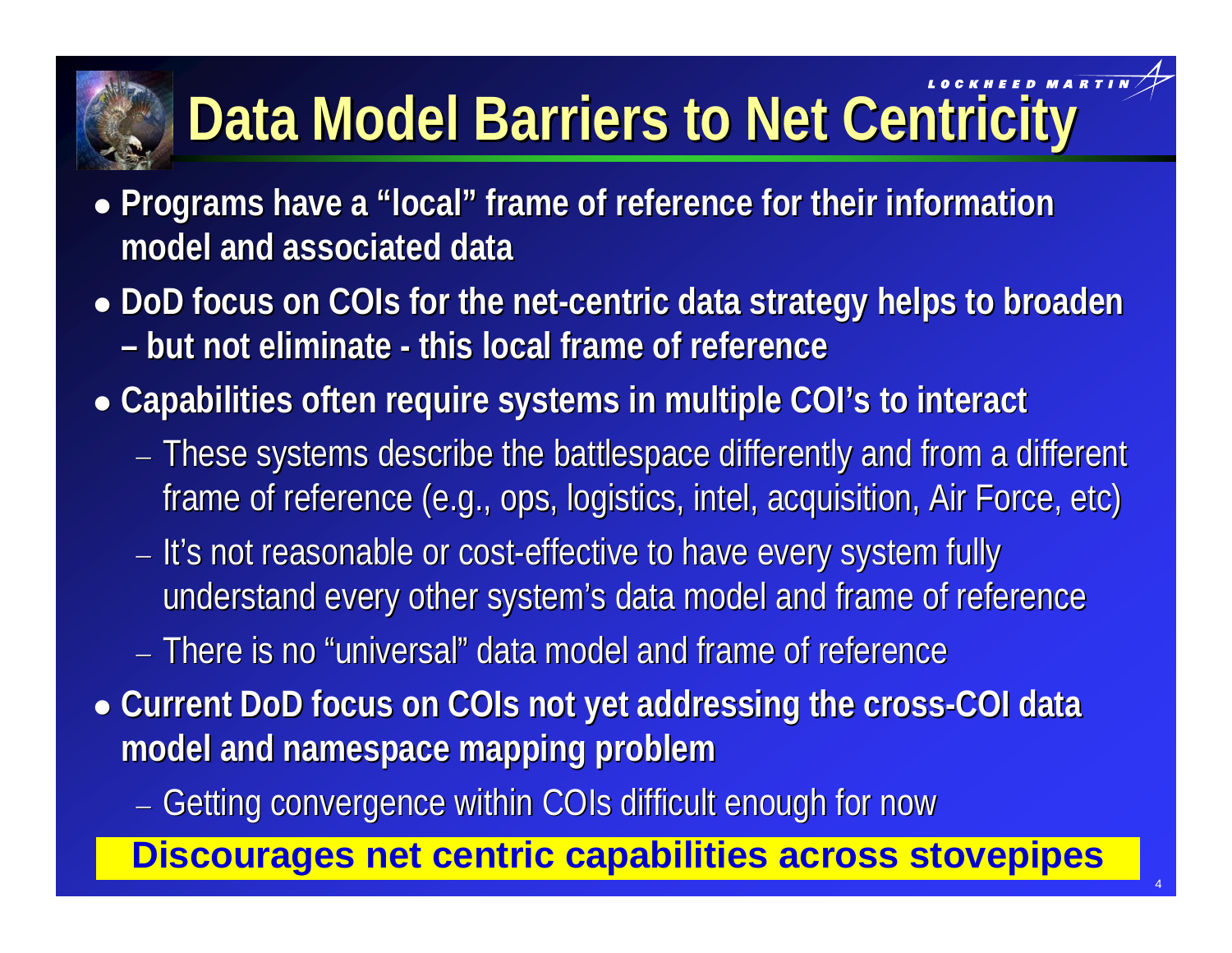**MARTI** 

**DB**

## **Leveraging Existing Systems**



#### **Service Adapters**

- **Provide access to data and Provide access to data and applications through standard interfaces (e.g., web services) interfaces (e.g., web services)**
- **Isolate service users from server design and implementation decisions design and implementation decisions**
- **Provide a cost effective approach to Provide a cost effective approach to modifying legacy systems modifying legacy systems**

#### **Client Adapters Client Adapters**

- •**Integrate data and services provided by service adapters**
- •**Client COI Client COI-specific formatting, data source access specific formatting, data source access**

#### **Cross-COI Broker Systems**

- **Provide domain Provide domain-specific look specific look-up services up services**
- **Fuse information from multiple Fuse information from multiple COIs for capabilities for capabilities**
- •**Bridge information model and frame of reference gaps**

### **Multiple Commercial Technologies**

**Web Services Web ServicesData Mediation Data MediationIntelligent Agents Intelligent Agents Java, Ajax Java, Ajax ESB, UDDI ESB, UDDI**

 **XML, OWL XML, OWL .Net, J2EE .Net, J2EE Portals Portals Replication Replication**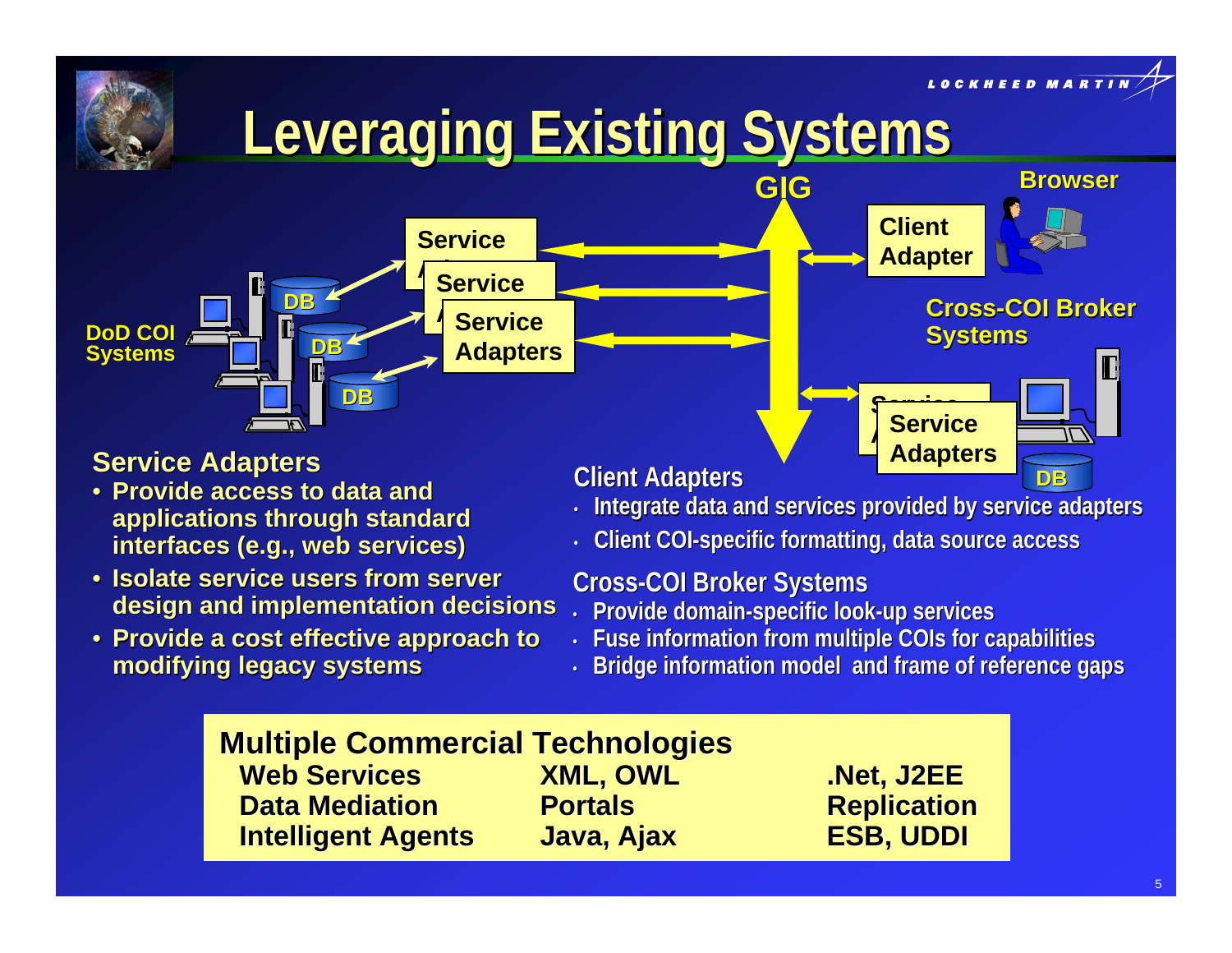

## **Sample Broker Candidates**

## z **C2 Capabilities C2 Capabilities**

- TBMCS/AOC assuming a "GOC" role
- $-$  GCCS migrating to NECC
- z **Logistics Capabilities Logistics Capabilities**
	- GTN for force movement and distribution logistics capabilities
	- GCSS for asset visibility and combat support capabilities
	- DLA IDE for consumables and spares inventory management
- z **Intelligence Capabilities Intelligence Capabilities**
	- DCGS for current intelligence fusion and data access capabilities
	- − GeoScout for geospatial intelligence capabilities
- $\bullet$  All of these systems have extensive COI data sources and reference tables; most have started making these available as services

## **These systems are logical touch points for their COIs**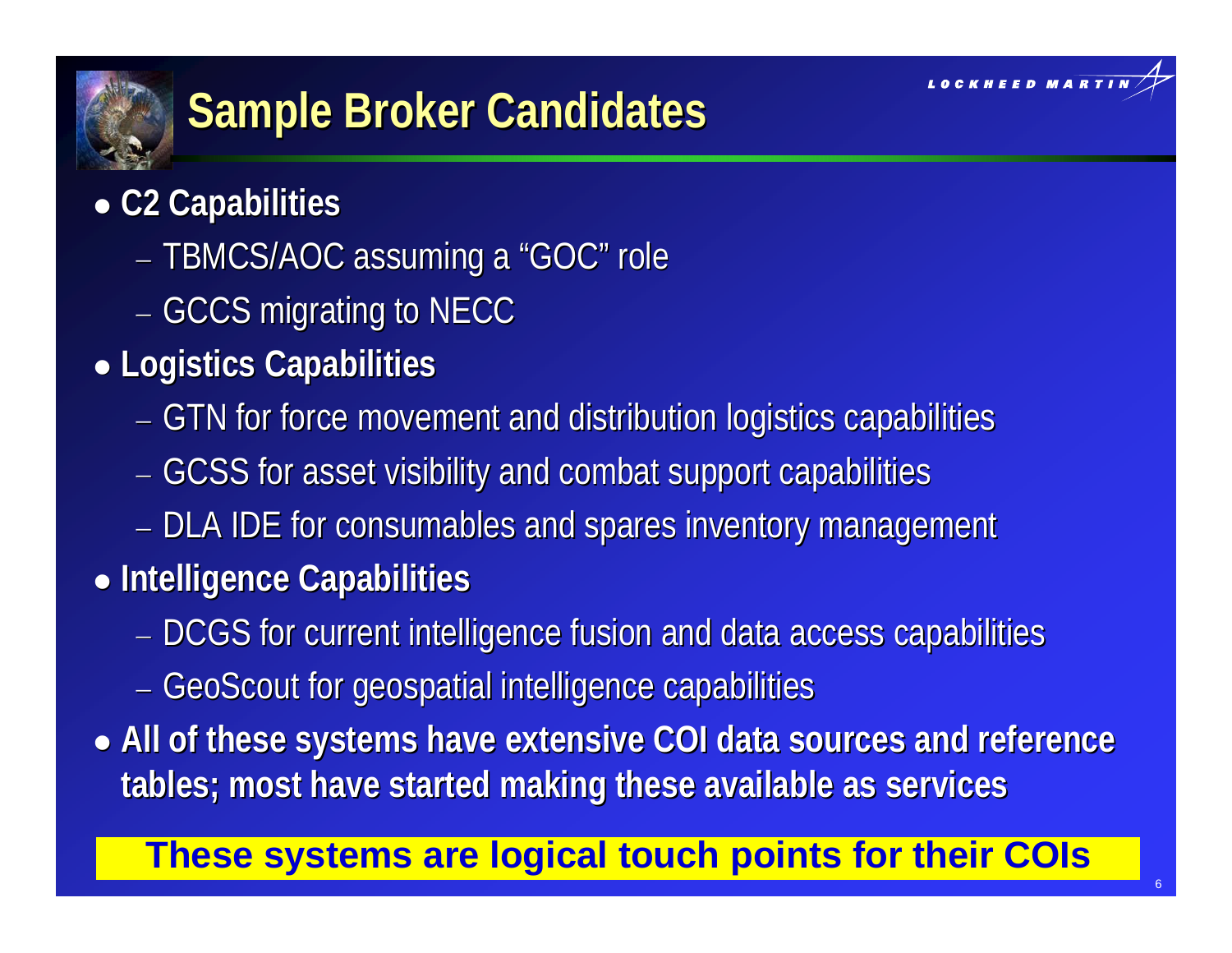

# **Portfolio Management & Portfolio Management & COIs**

- Logical focal point for characterizing service types offered by a **"stovepipe" or system to other stovepipes/systems "stovepipe" or system to other stovepipes/systems**
- **•** Services that support more than one program or capability or **enterprise would be managed at this level enterprise would be managed at this level**
	- Sponsor acquisition of such services (e.g. information broker services)
	- Adjudicate information model and service discovery and QOS issues within COI and between COIs
- **Manage and facilitate feedback from service consumers and collection of service consumer unmet needs collection of service consumer unmet needs**
- **Work with industry to establish service QOS management mechanisms mechanisms**
- Work with the acquisition community and industry to establish **service provisioning incentive mechanisms service provisioning incentive mechanisms**

## **DoD has already initiated some of these elements**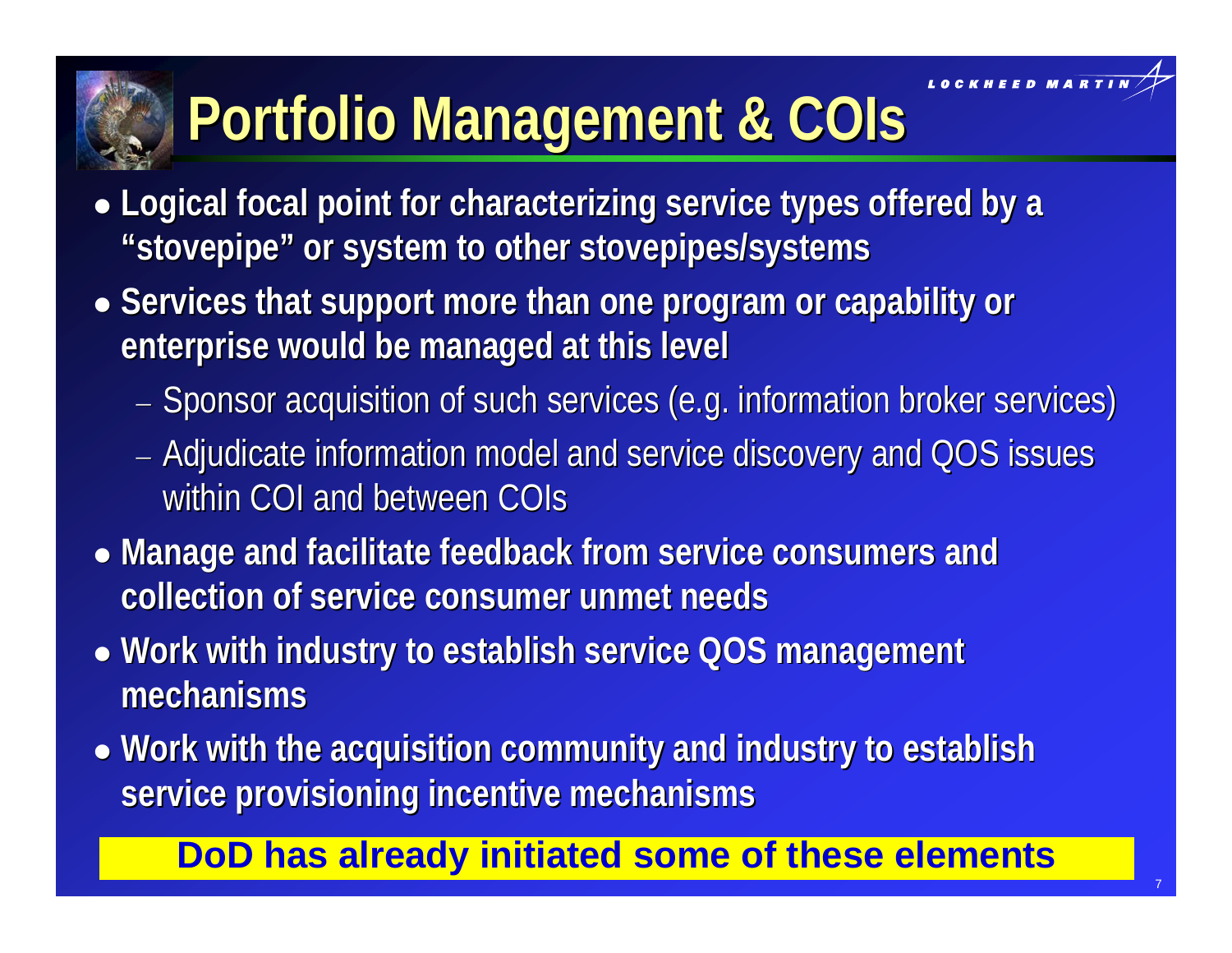



- Net Centricity exposes a plethora of information models and frames **of reference (COIs) to each other on the GIG**
- **A single information model and entity namespace is not possible**
- $\bullet$  It's expensive for systems to understand each other's information **model**
- **Some form of information broker and name-space mapping service is needed to reduce the cost needed to reduce the cost to individual systems to individual systems**
- **Existing systems core to a COI are logical candidates for providing such services such services**
- z **Many have already begun to provide such services Many have already begun to provide such services**
- DoD facilitation of this natural process will accelerate availability of **greater near greater near-term net centric capability term net centric capability**
- z **AFEI and NCOIC are industry in AFEI and NCOIC are industry initiatives to help this process itiatives to help this process**